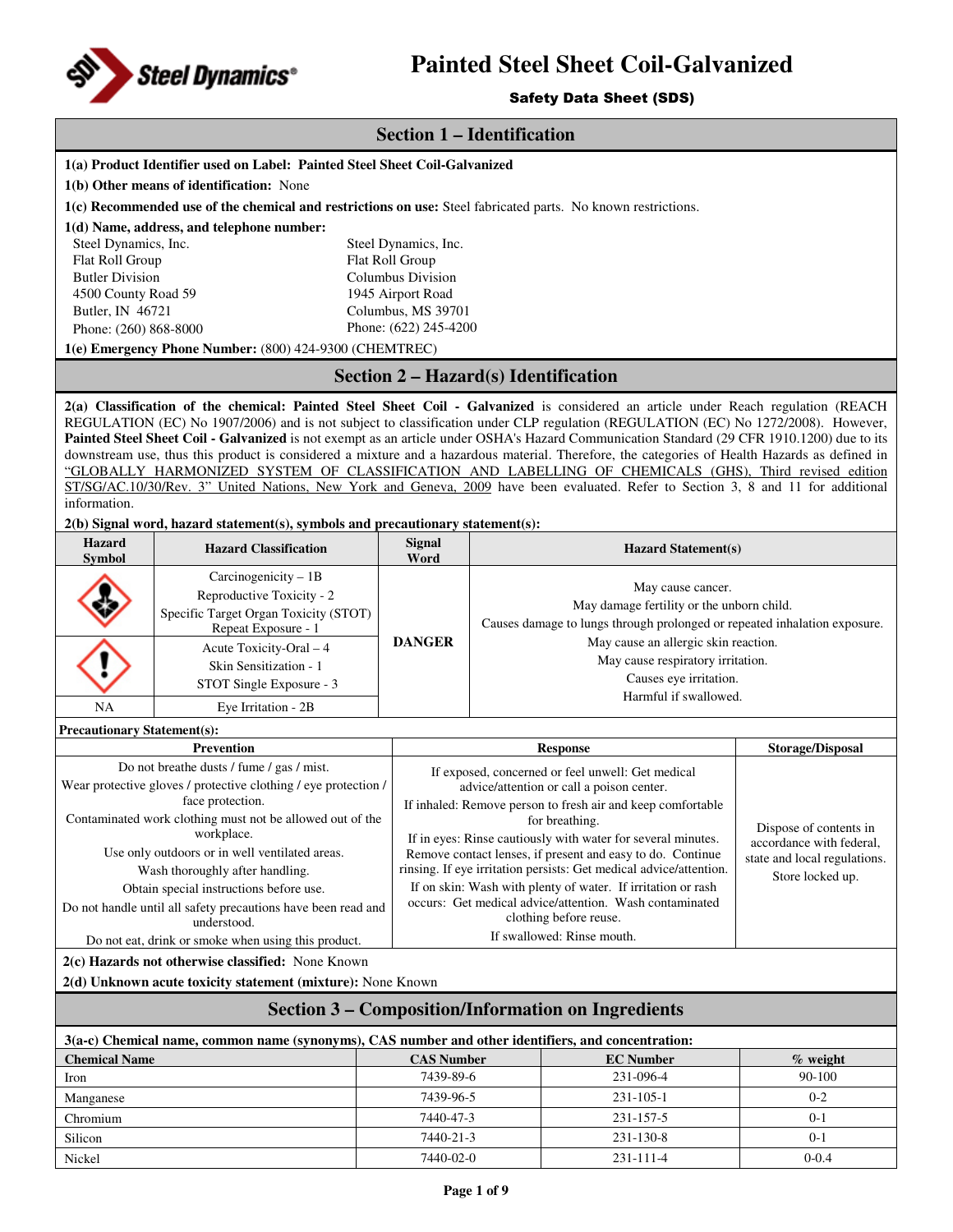

**Safety Data Sheet (SDS)** Revision: 08/31/2018

## Vanadium 7440-62-2 231-171-1 0-0.2

**EC** - European Community

**CAS** - Chemical Abstract Service

#### **3(a-c) Chemical name, common name (synonyms), CAS number and other identifiers, and concentration:**

Painted coatings are less than (<) 0.1% and may include: naphthas, titanium dioxide, vinyl, epoxy, polyester, siliconized polyester, acrylic, fluorocarbons, polyurethane, petrolatum, chromium conversion and titanium conversion.

## **Section 4 – First-aid Measures**

### **4(a) Description of necessary measures:**

- **Inhalation: Painted Steel Sheet Coil Galvanized** as sold/shipped is not a likely form of exposure. However, during further processing (welding, grinding, burning, etc.), if inhaled: Remove person to fresh air and keep comfortable for breathing. If exposed, concerned or feel unwell: Get medical advice/attention.
- **Eye Contact: Painted Steel Sheet Coil Galvanized** as sold/shipped is not a likely form of exposure. However, during further processing (welding, grinding, burning, etc.), if in eyes: Rinse cautiously with water for several minutes. Remove contact lenses, if present and easy to do. Continue Rinsing. If eye irritation persists: Get medical advice attention. If exposed, concerned or feel unwell: Get medical advice/attention.
- **Skin Contact:** If on skin: Wash thoroughly after handling. Wash with plenty of water. If irritation or rash occurs: Get medical advice/attention. Take off and wash contaminated clothing before reuse. If exposed, concerned or feel unwell: Get medical advice/attention.
- **Ingestion: Painted Steel Sheet Coil Galvanized** as sold/shipped is not a likely form of exposure. However, during further processing (welding, grinding, burning, etc.), if exposed, concerned or feel unwell: Get medical advice/attention.

### **4(b) Most important symptoms/effects, acute and delayed (chronic):**

- **Inhalation: Painted Steel Sheet Coil Galvanized** as sold/shipped is not likely to present an acute or chronic health effect.
- **Eye: Painted Steel Sheet Coil Galvanized** steel as sold/shipped is not likely to present an acute or chronic health effect.
- **Skin: Painted Steel Sheet Coil Galvanized** as sold/shipped is not likely to present an acute or chronic health effect.
- **Ingestion: Painted Steel Sheet Coil Galvanized** as sold/shipped is not likely to present an acute or chronic health effect.

However, during further processing (welding, grinding, burning, etc.), individual components may illicit an acute or chronic health effect. Refer to Section 11-Toxicological Information.

**4(c) Immediate Medical Attention and Special Treatment:** None Known

## **Section 5 – Fire-fighting Measures**

**5(a) Suitable (and unsuitable) Extinguishing Media:** Not Applicable for **Painted Steel Sheet Coil - Galvanized** as sold/shipped. Use extinguishers appropriate for surrounding materials.

**5(b) Specific Hazards arising from the chemical:** Not Applicable for **Painted Steel Sheet Coil - Galvanized** as sold/shipped. When burned, toxic smoke, fume and vapor may be emitted.

**5(c) Special protective equipment and precautions for fire-fighters:** Self-contained NIOSH approved respiratory protection and full protective clothing should be worn when fumes and/or smoke from fire are present. Heat and flames cause emittance of acrid smoke and fumes. Do not release runoff from fire control methods to sewers or waterways. Firefighters should wear full face-piece self-contained breathing apparatus and chemical protective clothing with thermal protection. Direct water stream will scatter and spread flames and, therefore, should not be used.

## **Section 6 - Accidental Release Measures**

**6(a) Personal Precautions, Protective Equipment and Emergency Procedures:** Not Applicable for **Painted Steel Sheet Coil - Galvanized** as sold/shipped. For spills involving finely divided particles, clean-up personnel should be protected against contact with eyes and skin. If material is in a dry state, avoid inhalation of dust.

**6(b) Methods and materials for containment and clean up:** Not Applicable for **Painted Steel Sheet Coil - Galvanized** as sold/shipped. Collect material in appropriate, labeled containers for recovery or disposal in accordance with federal, state, and local regulations. Follow applicable OSHA regulations (29 CFR 1910.120) and all other pertinent state and federal requirements.

## **Section 7 - Handling and Storage**

**7(a) Precautions for safe handling:** Not Applicable for **Painted Steel Sheet Coil - Galvanized** as sold/shipped, however further processing (welding, burning, grinding, etc.) with the potential for generating high concentrations of airborne particulates should be evaluated and controlled as necessary. Obtain special instructions before use. Do not handle until all safety precautions have been read and understood. Use only outdoors or in well ventilated areas. Practice good housekeeping. Avoid breathing metal fumes and/or dust. Do not eat, drink or smoke when using this product. Cut resistant gloves and sleeves should be worn when working with steel products.

**7(b) Conditions for safe storage, including any incompatibilities:** Store away from acids and incompatible materials.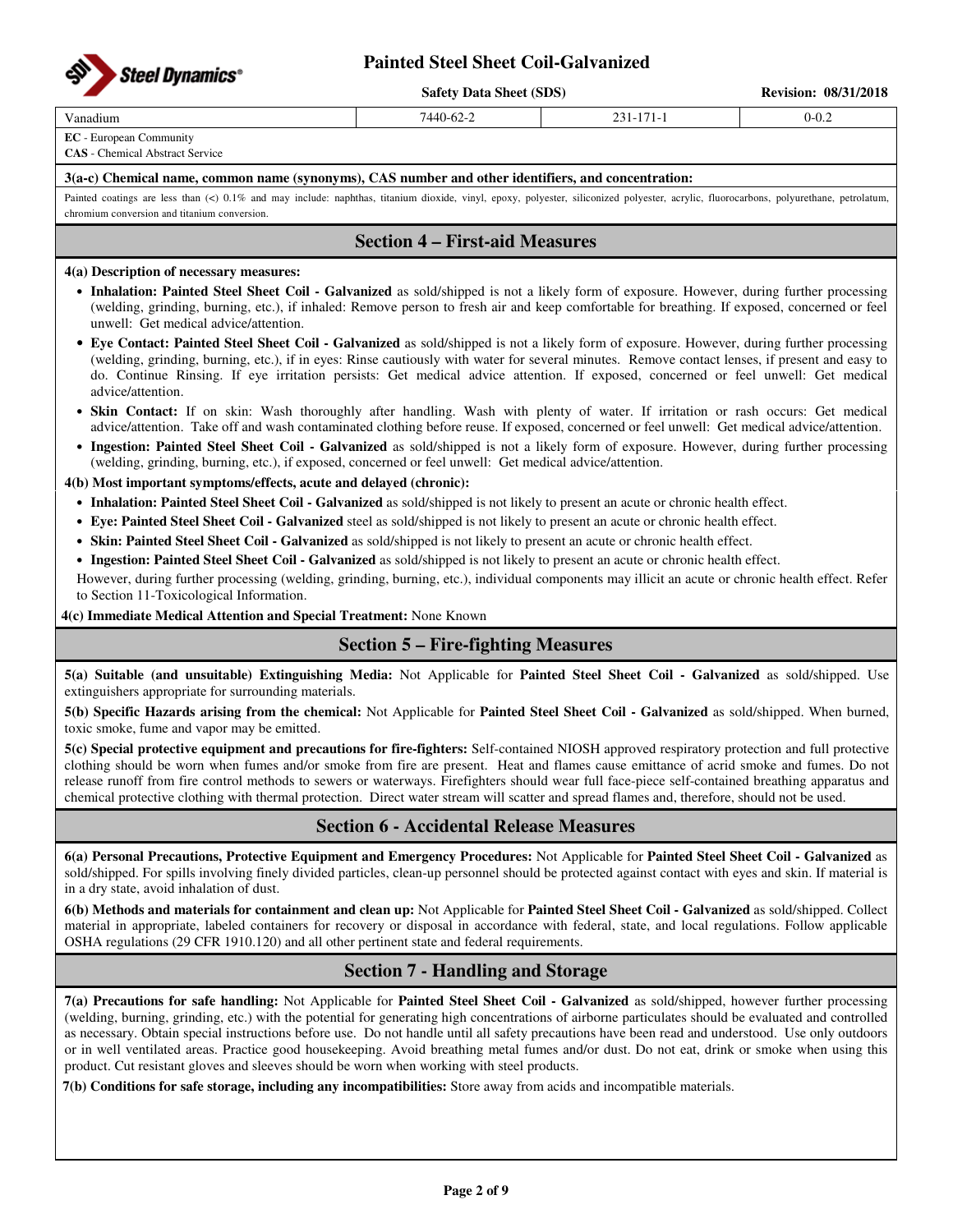

## **Section 8 - Exposure Controls / Personal Protection**

**8(a) Occupational Exposure Limits (OELs): Painted Steel Sheet Coil - Galvanized** as sold/shipped in its physical form does not present an inhalation, ingestion or contact hazard, nor would any of the following exposure data apply. However, operations such as burning, welding (high temperature), sawing, brazing, machining, grinding, etc. may produce fumes and/or particulates. The following exposure limits are offered as reference for an experienced industrial hygienist to review.

| <b>Ingredients</b> | <b>OSHA PEL<sup>1</sup></b>                                                                                               | <b>ACGIH TLV<sup>2</sup></b>                                                                                                                                    | NIOSH REL $3$                                                                                   | IDLH $4$                                    |
|--------------------|---------------------------------------------------------------------------------------------------------------------------|-----------------------------------------------------------------------------------------------------------------------------------------------------------------|-------------------------------------------------------------------------------------------------|---------------------------------------------|
| Iron               | $10 \text{ mg/m}^3$ (as iron oxide fume)                                                                                  | $5.0 \text{ mg/m}^3$ (as iron oxide dust and fume)                                                                                                              | $5.0 \text{ mg/m}^3$ (as iron oxide dust<br>and fume)                                           | 2,500 mg Fe/m <sup>3</sup>                  |
| Manganese          | $(C)$ 5.0 mg/m <sup>3</sup> (as Fume & Mn<br>compounds)                                                                   | $0.2 \text{ mg/m}^3$                                                                                                                                            | $(C) 5.0$ mg/m <sup>3</sup><br>$1.0 \text{ mg/m}^3$ (as fume)<br>$(STEL)$ 3.0 mg/m <sup>3</sup> | 500 mg $Mn/m3$                              |
| Chromium           | $0.5 \text{ mg/m}^3$ (as Cr II & III, inorganic<br>compounds)                                                             | $0.5 \text{ mg/m}^3$ (as Cr III, inorganic<br>compounds)                                                                                                        | $0.5$ mg/m <sup>3</sup> (as Cr II & III,<br>inorganic compounds)                                | 250 mg/m <sup>3</sup> (as Cr II &<br>metal) |
|                    | $1.0 \text{ mg/m}^3$ (as Cr, metal)                                                                                       | $0.5$ mg/m <sup>3</sup> (as Cr, metal)                                                                                                                          | $0.5 \text{ mg/m}^3$ (as Cr, metal)                                                             | $25 \text{ mg/m}^3$ (as Cr III)             |
|                    | $0.005$ mg/m <sup>3</sup> (as Cr VI, inorganic<br>compounds & certain water insoluble)                                    | $0.05$ mg/m <sup>3</sup> (as Cr VI, inorganic<br>compounds)                                                                                                     | $0.001$ mg/m <sup>3</sup> (as Cr VI,<br>inorganic compounds &                                   | $15 \text{ mg/m}^3$ (as Cr VI)              |
|                    | "AL" $0.0025$ mg/m <sup>3</sup> (as Cr VI, inorganic<br>compounds & certain water insoluble)                              | $0.01$ mg/m <sup>3</sup> (as Cr VI, inorganic<br>compounds & certain water insoluble)                                                                           | certain water insoluble)                                                                        |                                             |
| Silicon            | $15 \text{ mg/m}^3$ (total dust, PNOR <sup>5</sup> )<br>$5.0 \text{ mg/m}^3$ (as respirable fraction <sup>6</sup> , PNOR) | $10 \text{ mg/m}^3$                                                                                                                                             | $10 \text{ mg/m}^3$ (as total dust)<br>$5.0 \text{ mg/m}^3$ (as respirable dust)                | NE                                          |
| Nickel             | 1.0 mg/m <sup>3</sup> (as Ni metal & insoluble<br>compounds)                                                              | $1.5 \text{ mg/m}^3$ (as inhalable fraction <sup>7</sup> Ni<br>metal)<br>$0.2 \text{ mg/m}^3$ (as inhalable fraction Ni<br>inorganic only insoluble and soluble | $0.015$ mg/m <sup>3</sup> (as Ni metal &<br>insoluble and soluble<br>compounds)                 | $10 \text{ mg/m}^3$ (as Ni)                 |
|                    |                                                                                                                           | compounds)                                                                                                                                                      |                                                                                                 |                                             |
| Vanadium           | "C" 0.5 mg/m <sup>3</sup> (respirable dust, $V_2O_5$ )                                                                    | $0.05$ mg/m <sup>3</sup> (as inhalable fraction)                                                                                                                | "C" $0.05 \text{ mg/m}^3(15 \text{ min})$                                                       | $35 \text{ mg/m}^3$ (as V)                  |

**NE -** None Established

1. OSHA Permissible Exposure Limits (PELs) are 8-hour TWA (time-weighted average) concentrations unless otherwise noted. A (C) designation denotes a ceiling limit, which should not be exceeded during any part of the working exposure unless otherwise noted. A Peak is defined as the acceptable maximum peak for a maximum duration above the ceiling concentration for an eight-hour shift. A skin notation refers to the potential significant contribution to the overall exposure by the cutaneous route, either by contact with vapors or, of probable greater significance, by direct skin contact with the substance. A Short Term Exposure Limit (STEL) is defined as a 15-minute exposure, which should not be exceeded at any time during a workday. An Action level (AL) is used by OSHA and NIOSH to express a health or physical hazard. They indicate the level of a harmful or toxic substance/activity, which requires medical surveillance, increased industrial hygiene monitoring, or biological monitoring. Action Levels are generally set at one half of the PEL but the actual level may vary from standard to standard. The intent is to identify a level at which the vast majority of randomly sampled exposures will be below the PEL.

- 2. Threshold Limit Values (TLV) established by the American Conference of Governmental Industrial Hygienists (ACGIH) are 8-hour TWA concentrations unless otherwise noted. A Short Term Exposure Limit (STEL) is defined as the maximum concentration to which workers can be exposed for a short period of time (15 minutes) for only four times throughout the day with at least one hour between exposures. A "skin" notation refers to the potential significant contribution to the overall exposure by the cutaneous route, either by contact with vapors or, of probable greater significance, by direct skin contact with the substance. ACGIH-TLVs are only recommended guidelines based upon consensus agreement of the membership of the ACGIH. As such, the ACGIH TLVs are for guideline use purposes and are not legal regulatory standards for compliance purposes. The TLVs are designed for use by individuals trained in the discipline of industrial hygiene relative to the evaluation of exposure to various chemical or biological substances and physical agents that may be found in the workplace.
- 3. The National Institute for Occupational Safety and Health Recommended Exposure Limits (NIOSH-REL) Compendium of Policy and Statements. NIOSH, Cincinnati, OH (1992). NIOSH is the federal agency designated to conduct research relative to occupational safety and health. As is the case with ACGIH TLVs, NIOSH RELs are for guideline purposes only and as such are not legal, regulatory limits for compliance purposes.

4. The "immediately dangerous to life or health air concentration values (IDLHs)" are used by NIOSH as part of the respirator selection criteria and were first developed in the mid-1970's by NIOSH. The Documentation for Immediately Dangerous to Life or Health Concentrations (IDLHs) is a compilation of the rationale and sources of information used by NIOSH during the original determination of 387 IDLHs and their subsequent review and revision in 1994.

5. PNOR (Particulates Not Otherwise Regulated). All inert or nuisance dusts, whether mineral, inorganic, or organic, not listed specifically by substance name are covered by a limit which is the same as the inert or nuisance dust limit of 15 mg/m<sup>3</sup> for total dust and 5.0 mg/m<sup>3</sup> for the respirable fraction.

6. Respirable fraction. The concentration of respirable dust for the application of this limit is to be determined from the fraction passing a size-selector with the characteristics defined in ACGIH 2015 TLVs ® and BEIs ® Appendix D, paragraph C.

 7. Inhalable fraction. The concentration of inhalable particulate for the application of this TLV is to be determined from the fraction passing a size-selector with the characteristics defined in the ACGIH 2015 TLVs ® and BEIs ® (Biological Exposure Indices) Appendix D, paragraph A.

**8(b) Appropriate Engineering Controls:** Use controls as appropriate to minimize exposure to metal fumes and dusts during handling operations. Provide general or local exhaust ventilation systems to minimize airborne concentrations. Local exhaust is necessary for use in enclosed or confined spaces. Provide sufficient general/local exhaust ventilation in pattern/volume to control inhalation exposures below current exposure limits.

#### **8(c) Individual Protection Measures:**

• **Respiratory Protection:** Seek professional advice prior to respirator selection and use. Follow OSHA respirator regulations (29 CFR 1910.134) and, if necessary, use only a NIOSH-approved respirator. Select respirator based on its suitability to provide adequate worker protection for given working conditions, level of airborne contamination, and presence of sufficient oxygen. Concentration in air of the various contaminants determines the extent of respiratory protection needed. Half-face, negative-pressure, air-purifying respirator equipped with P100 filter is acceptable for concentrations up to 10 times the exposure limit. Full-face, negative-pressure, air-purifying respirator equipped with P100 filter is acceptable for concentrations up to 50 times the exposure limit. Protection by air-purifying negativepressure and powered air respirators is limited. Use a positive-pressure-demand, full-face, supplied air respirator or self-contained breathing apparatus (SCBA) for concentrations above 50 times the exposure limit. If exposure is above the IDLH (Immediately dangerous to life or health) for any of the constituents, or there is a possibility of an uncontrolled release or exposure levels are unknown, then use a positivepressure demand full-face supplied air respirator with escape bottle or SCBA.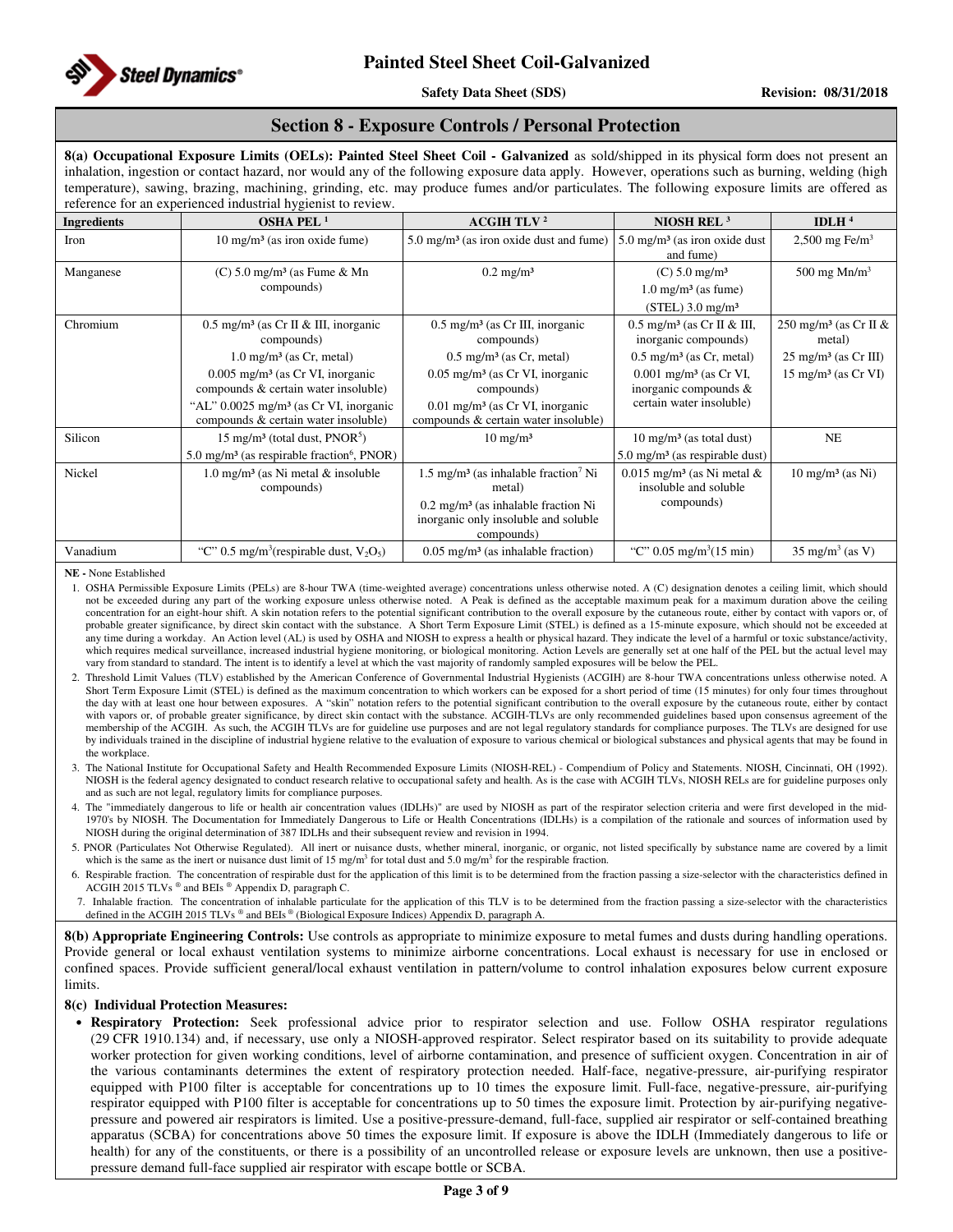

#### **Safety Data Sheet (SDS)** Revision: 08/31/2018

#### **8(c) Individual Protection Measures (continued):**

**Warning!** Air-purifying respirators both negative-pressure, and powered-air do not protect workers in oxygen-deficient atmospheres.

- **Eyes**: Wear appropriate eye protection to prevent eye contact. For operations which result in elevating the temperature of the product to or above its melting point or result in the generation of airborne particulates, use safety glasses to prevent eye contact. Contact lenses should not be worn where industrial exposures to this material are likely. Use safety glasses or goggles as required for welding, burning, sawing, brazing, grinding or machining operations.
- **Skin**: Wear appropriate personal protective clothing to prevent skin contact. Cut resistant gloves and sleeves should be worn when working with steel products. For operations which result in elevating the temperature of the product to or above its melting point or result in the generation of airborne particulates, use protective clothing, and gloves to prevent skin contact. Protective gloves should be worn as required for welding, burning or handling operations. Contaminated work clothing must not be allowed out of the workplace.
- **Other protective equipment**: An eyewash fountain and deluge shower should be readily available in the work area.

## **Section 9 - Physical and Chemical Properties**

| $9(a)$ Appearance (physical state, color, etc.): Solid, metallic gray | 9(j) Upper/lower Flammability or Explosive Limits: NA |
|-----------------------------------------------------------------------|-------------------------------------------------------|
| 9(b) Odor: Odorless                                                   | 9(k) Vapor Pressure: NA                               |
| 9(c) Odor Threshold: NA                                               | 9(1) Vapor Density (Air = 1): $NA$                    |
| $9(d)$ pH: NA                                                         | 9(m) Relative Density: 7-8                            |
| 9(e) Melting Point/Freezing Point: ~2750 $\degree$ F (~1510 C) / NA   | $9(n)$ Solubility(ies): NA                            |
| 9(f) Initial Boiling Point and Boiling Range: ND                      | 9(o) Partition Coefficient n-octanol/water: ND        |
| $9(g)$ Flash Point: NA                                                | $9(p)$ Auto-ignition Temperature: NA                  |
| 9(h) Evaporation Rate: NA                                             | $9(q)$ Decomposition Temperature: ND                  |
| 9(i) Flammability (solid, gas): Non-flammable, non-combustible        | $9(r)$ Viscosity: NA                                  |
| NA - Not Applicable                                                   |                                                       |
| ND - Not Determined for product as a whole                            |                                                       |

## **Section 10 - Stability and Reactivity**

**10(a) Reactivity:** Not Determined (ND) for product in a solid form. Do not use water on molten metal.

**10(b) Chemical Stability:** Steel products are stable under normal storage and handling conditions.

**10(c) Possibility of hazardous reaction:** None Known

**10(d) Conditions to Avoid:** Storage with strong acids or calcium hypochlorite.

**10(e) Incompatible Materials:** Will react with strong acids to form hydrogen. Iron oxide dusts in contact with calcium hypochlorite evolve oxygen and may cause an explosion.

**10(f) Hazardous Decomposition Products:** Thermal oxidative decomposition of steel products can produce fumes containing oxides of iron and manganese as well as other alloying elements.

## **Section 11 - Toxicological Information**

**11 Information on toxicological effects:** The following toxicity data has been determined for **Painted Steel Sheet Coil - Galvanized** when further processed using the information available for its components applied to the guidance on the preparation of an SDS under the GHS requirements of OSHA and the EU CPL.

| <b>Hazard Classification</b>                                         | <b>EU</b> | <b>Hazard Category</b><br><b>OSHA</b> | Hazard<br><b>Symbols</b> | <b>Signal Word</b> | <b>Hazard Statement</b>                   |
|----------------------------------------------------------------------|-----------|---------------------------------------|--------------------------|--------------------|-------------------------------------------|
| <b>Acute Toxicity - Oral (covers Categories)</b><br>$1, 2, 3$ and 4) | $NR^*$    | $4^a$                                 |                          | Warning            | Harmful if swallowed.                     |
| <b>Eye Damage/Irritation (covers)</b><br>Categories 1, 2A and 2B)    | $NR*$     | 2B <sup>c</sup>                       | No.<br>Pictogram         | Warning            | Causes eye irritation.                    |
| <b>Skin/Dermal Sensitization (covers)</b><br>Category 1)             | $NR*$     | 1 <sup>d</sup>                        |                          | Warning            | May cause an allergic skin reaction.      |
| <b>Carcinogenicity</b> (covers Categories 1A,<br>1B and 2)           | $NR*$     | 1B <sup>g</sup>                       |                          | <b>Danger</b>      | May cause cancer.                         |
| <b>Toxic Reproduction</b> (covers Categories)<br>1A, 1B and 2)       | $NR*$     | 2 <sup>h</sup>                        |                          | <b>Danger</b>      | May damage fertility or the unborn child. |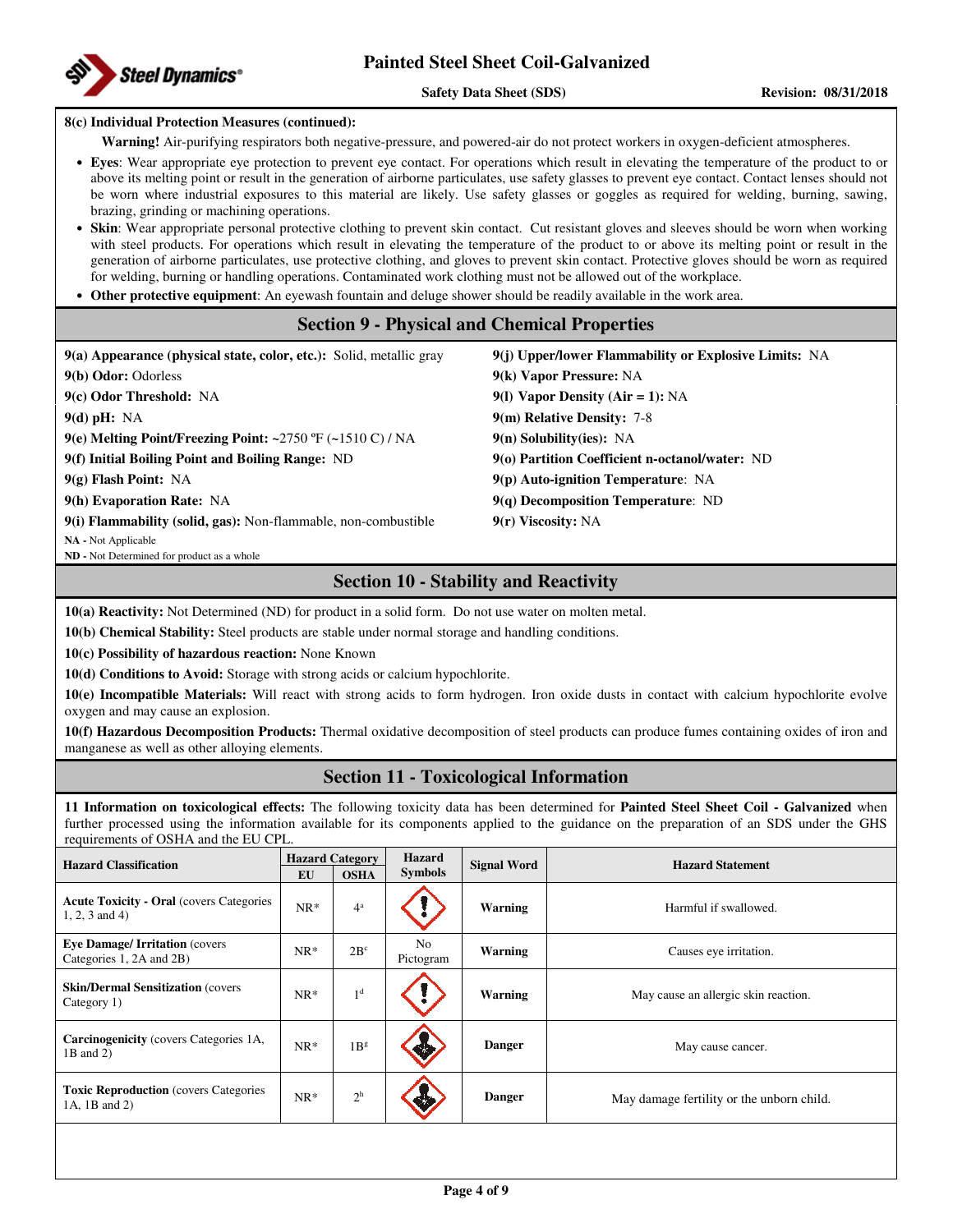

#### **Safety Data Sheet (SDS)** Revision: 08/31/2018

| <b>Hazard Classification</b>                                                                                 | <b>Hazard Category</b> |                | <b>Hazard</b><br><b>Signal Word</b> | <b>Hazard Statement</b> |                                                                              |  |
|--------------------------------------------------------------------------------------------------------------|------------------------|----------------|-------------------------------------|-------------------------|------------------------------------------------------------------------------|--|
|                                                                                                              | EU                     | <b>OSHA</b>    | <b>Symbols</b>                      |                         |                                                                              |  |
| <b>Specific Target Organ Toxicity (STOT)</b><br><b>Following Single Exposure (covers)</b><br>Categories 1-3) | $NR^*$                 | 2 <sup>1</sup> |                                     | Warning                 | May cause respiratory irritation.                                            |  |
| <b>STOT following Repeated Exposure</b><br>(covers Categories 1 and 2)                                       | $NR*$                  |                |                                     | <b>Danger</b>           | Causes damage to lungs through prolonged or repeated inhalation<br>exposure. |  |

\* Not Rated, Semi-formed steel products are considered articles under Reach regulation (REACH REGULATION (EC) No 1907/2006) and are not subject to classification under CLP regulation (REGULATION (EC) No 1272/2008).

Toxicological data listed below are presented regardless to classification criteria. Individual hazard classification categories where the toxicological information has met or exceeded a classification criteria threshold are listed above.

a. No LC50 or LD50 has been established for **Painted Steel Sheet Coil - Galvanized** as a mixture. The following data has been determined for the components:

• **Iron:** Rat  $LD_{50} = 98.6$  g/kg (REACH) Rat  $LD_{50} = 1060$  mg/kg (IUCLID)  $Rat LD<sub>50</sub> = 984 mg/kg (IUCLID)$  $Rabbit LD<sub>50</sub> = 890 mg/kg (IUCLID)$ Guinea Pig  $LD_{50} = 20$  g/kg (TOXNET)

- **Nickel:** LD<sub>50</sub> > 9000 mg/kg (Oral/Rat)
- **Manganese:** Rat  $LD_{50} > 2000$  mg/kg (REACH)
	- Rat LD50 > 9000 mg/kg (NLM Toxnet)
- **Silicon:**  $L_{D50} = 3160$  mg/kg (Oral/Rat)

b. No Skin (Dermal) Irritation data available for **Painted Steel Sheet Coil - Galvanized** as a mixture or its individual components.

- c. No Eye Irritation data available for **Painted Steel Sheet Coil Galvanized** as a mixture. The following Eye Irritation information was found for the components:
	- **Iron:** Causes eye irritation.
	- **Silicon:** Slight eye irritation in rabbit protocol.
	- **Nickel:** Slight eye irritation from particulate abrasion only.
- d. No Skin (Dermal) Sensitization data available for **Painted Steel Sheet Coil Galvanized** as a mixture. The following Skin (Dermal) Sensitization information was found for the components:
	- **Nickel:** May cause allergic skin sensitization.
- e. No Respiratory Sensitization data available for **Painted Steel Sheet Coil Galvanized** as a mixture or its components.
- f. No Germ Cell Mutagenicity data available for **Painted Steel Sheet Coil Galvanized** as a mixture. The following Mutagenicity and Genotoxicity information was found for the components:
	- **Iron:** IUCLID has found some positive and negative findings in vitro.
	- **Nickel:** EU RAR has found positive results in vitro and in vivo but insufficient data for classification.
- g. Carcinogenicity: IARC, NTP, and OSHA do not list **Painted Steel Sheet Coil Galvanized** as carcinogens. The following Carcinogenicity information was found for the components:
	- **Welding Fumes -** IARC Group 2B carcinogen, a mixture that is possibly carcinogenic to humans.
	- **Nickel and certain nickel compounds** Group 2B metallic nickel Group 1 nickel compounds ACGIH confirmed human carcinogen. Nickel EURAR Insufficient evidence to conclude carcinogenic potential in animals or humans; suspect carcinogen classification Category 2 Suspected of causing cancer.
	- **Chromium (as metal and trivalent chromium compounds)**  IARC Group 3 carcinogens, not classifiable as to their human carcinogenicity.
- h. No Toxic Reproduction data available for **Painted Steel Sheet Coil Galvanized** as a mixture. The following Toxic Reproductive information was found for the components:
	- **Nickel**: Effects on fertility.
- i. No Specific Target Organ Toxicity (STOT) following a Single Exposure data available for **Painted Steel Sheet Coil Galvanized** as a mixture. The following STOT following a Single Exposure data was found for the components:
	- **Iron**: Irritating to Respiratory tract.
- j. No Specific Target Organ Toxicity (STOT) following Repeated Exposure data was available for **Painted Steel Sheet Coil Galvanized** as a whole. The following STOT following Repeated Exposure data was found for the components:
	- Nickel: Rat 4 wk inhalation LOEL 4 mg/m<sup>3</sup> Lung and Lymph node histopathology. Rat 2 yr inhalation LOEL 0.1 mg/ m<sup>3</sup> Pigment in kidney, effects on hematopoiesis spleen and bone marrow and adrenal tumor. Rat 13 Week Inhalation LOAEC 1.0 mg/m<sup>3</sup> Lung weights, and Alveolar histopathology.
	- **Manganese**: Inhalation of metal fumes Degenerative changes in human Brain; Behavioral: Changes in motor activity and muscle weakness (Whitlock *et al.,* 1966).

The above toxicity information was determined from available scientific sources to illustrate the prevailing posture of the scientific community. The scientific resources includes: The American Conference of Governmental Industrial Hygienist (ACGIH) Documentation of the Threshold Limit Values (TLVs) and Biological Exposure indices (BEIs) with Other Worldwide Occupational Exposure Values 2009, The International Agency for Research on Cancer (IARC), The National Toxicology Program (NTP) updated documentation, the World Health Organization (WHO) and other available resources, the International Uniform Chemical Information Database (IUCLID), European Union Risk Assessment Report (EU-RAR), Concise International Chemical Assessment Documents (CICAD), European Union Scientific Committee for Occupational Exposure Limits (EU-SCOEL), Agency for Toxic Substances and Disease Registry (ATSDR), Hazardous Substance Data Bank (HSDB), and International Programme on Chemical Safety (IPCS), European Union Classification, Labeling and Packaging. (EU CPL), Regulation on Registration, Evaluation, Authorization and Restriction of Chemicals (REACH), International Uniform Chemical Information Database (IUCLID), TOXicology Data NETwork (TOXNET), European Risk Assessment Reports (EU RAR).

The following health hazard information is provided regardless to classification criteria and is based on the individual component(s) and potential resultant components from further processing: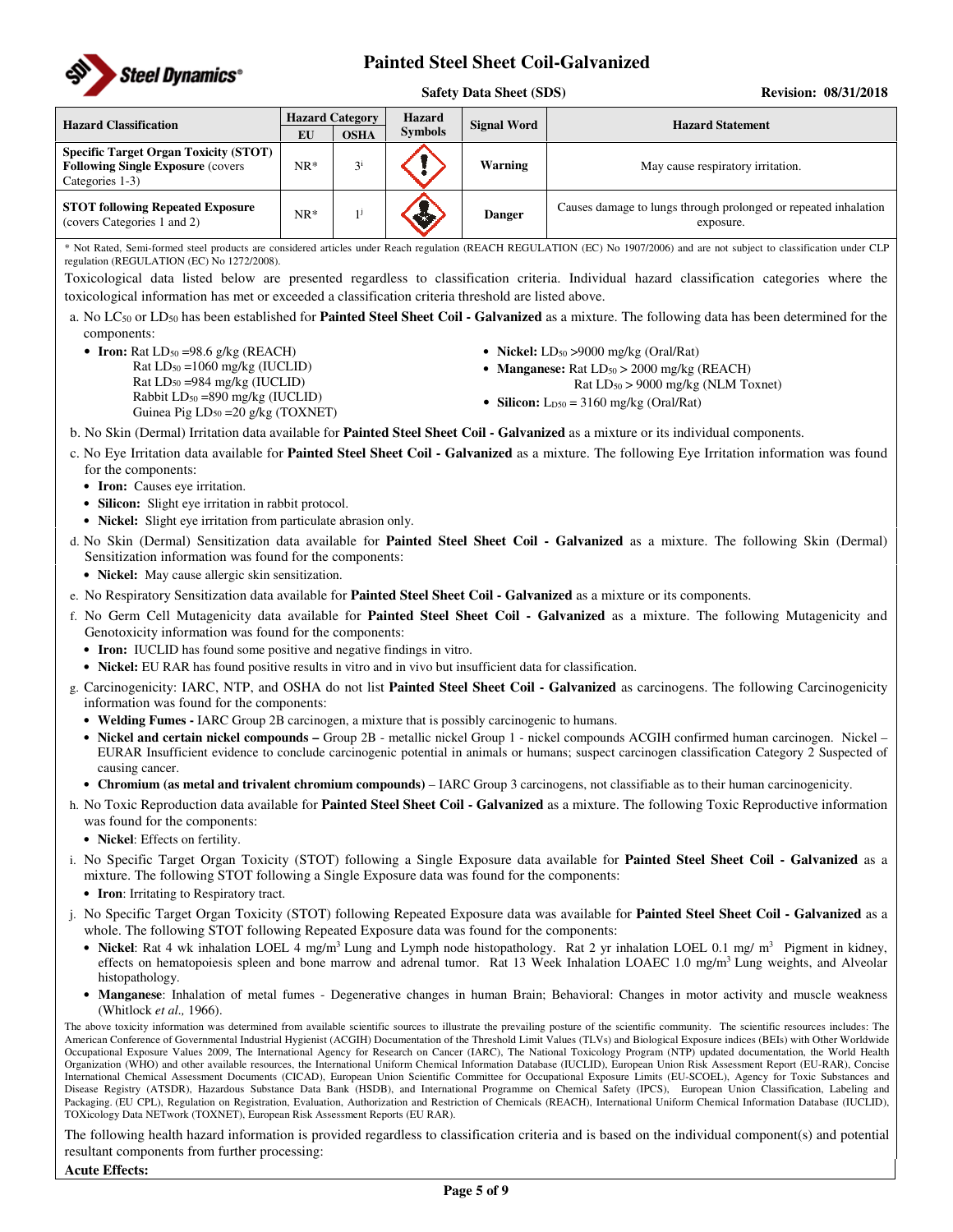

#### **Safety Data Sheet (SDS)** Revision: 08/31/2018

- **Inhalation:** Excessive exposure to high concentrations of metal dust may cause irritation to the eyes, skin and mucous membranes of the upper respiratory tract. Excessive inhalation of fumes of freshly formed metal oxide particles sized below 1.5 micrometer and usually between 0.02-0.05 micrometers from many metals can produce an acute reaction known as "metal fume fever". Symptoms consist of chills and fever (very similar to and easily confused with flu symptoms), metallic taste in the mouth, dryness and irritation of the throat followed by weakness and muscle pain. The symptoms come on in a few hours after excessive exposures and usually last from 12 to 48 hours. Long-term effects from metal fume fever have not been noted. Freshly formed oxide fumes of manganese have been associated with causing metal fume fever.
- **Eye:** Excessive exposure to high concentrations of metal dust may cause irritation to the eyes.
- **Skin:** Skin contact with metal dusts may cause irritation or sensitization, possibly leading to dermatitis. Skin contact with metallic fumes and dusts may cause physical abrasion.
- **Ingestion:** Ingestion of harmful amounts of this product as distributed is unlikely due to its solid insoluble form. Ingestion of metal dust may cause nausea or vomiting.

#### **Acute Effects by component:**

- **Iron and iron oxides:** Iron is harmful if swallowed, causes skin irritation, and causes eye irritation. Contact with iron oxide has been reported to cause skin irritation and serious eye damage. Particles of iron or iron compounds, which become imbedded in the eye, may cause rust stains unless removed fairly promptly.
- **Manganese and manganese oxides:** Manganese and Manganese oxide are harmful if swallowed.
- **Chromium and chromium oxides:** Hexavalent chrome causes damage to gastrointestinal tract, lung, severe skin burns and eye damage, serious eye damage, skin contact may cause an allergic skin reaction. Inhalation may cause allergic or asthmatic symptoms or breathing difficulties.
- **Nickel and nickel oxides:** Nickel may cause allergic skin sensitization. Nickel oxide may cause an allergic skin.
- **Silicon and silicon oxides:** May be harmful if swallowed.
- **Vanadium and vanadium pentoxide:** Vanadium oxide is fatal if swallowed or inhaled, and may be harmful in contact with skin

#### **Delayed (chronic) Effects by component:**

- **Iron and iron oxides**: Chronic inhalation of excessive concentrations of iron oxide fumes or dusts may result in the development of a benign pneumoconiosis, called siderosis, which is observable as an X-ray change. No physical impairment of lung function has been associated with siderosis. Inhalation of excessive concentrations of ferric oxide may enhance the risk of lung cancer development in workers exposed to pulmonary carcinogens. Iron oxide is listed as a Group 3 (not classifiable) carcinogen by the International Agency for Research on Cancer (IARC).
- **Manganese and manganese oxides:** Chronic exposure to high concentrations of manganese fumes and dusts may adversely affect the central nervous system with symptoms including languor, sleepiness, weakness, emotional disturbances, spastic gait, mask-like facial expression and paralysis. Animal studies indicate that manganese exposure may increase susceptibility to bacterial and viral infections. Occupational overexposure (Manganese) is a progressive, disabling neurological syndrome that typically begins with relatively mild symptoms and evolves to include altered gait, fine tremor, and sometimes, psychiatric disturbances. May cause damage to lungs with repeated or prolonged exposure. Neurobehavioral alterations in worker populations exposed to manganese oxides include: speed and coordination of motor function are especially impaired.
- **Chromium and chromium oxides:** The health hazards associated with exposure to chromium are dependent upon its oxidation state. The metal form (chromium as it exists in this product) is of very low toxicity. The hexavalent form is very toxic. Repeated or prolonged exposure to hexavalent chromium compounds may cause respiratory irritation, nosebleed, ulceration and perforation of the nasal septum. Industrial exposure to certain forms of hexavalent chromium has been related to an increased incidence of cancer. NTP (The National Toxicology Program) Fourth Annual report on Carcinogens cites "certain Chromium compounds" as human carcinogens. ACGIH has reviewed the toxicity data and concluded that chromium metal is not classifiable as a human carcinogen. Hexavalent chromium may cause genetic defects and is suspected of damaging the unborn child. Developmental toxicity in the mouse, suspected of damaging fertility or the unborn child.
- **Nickel and nickel oxides:** Exposure to nickel dusts and fumes can cause sensitization dermatitis, respiratory irritation, asthma, pulmonary fibrosis, edema, and may cause nasal or lung cancer in humans. Nickel causes damage to lungs through prolonged or repeated inhalation exposure. IARC lists nickel and certain nickel compounds as Group 2B carcinogens (sufficient animal data). ACGIH 2015 TLVs® and BEIs® lists insoluble nickel compounds as confirmed human carcinogens. Nickel is suspected of damaging the unborn child.
- **Silicon and silicon oxides:** Silicon dusts are a low health risk by inhalation and should be treated as a nuisance dust. Eye contact with pure material can cause particulate irritation. Skin contact with silicon dusts may cause physical abrasion.
- **Vanadium and vanadium pentoxide:** Vanadium is considered non-toxic. Excessive long term or repeated exposures to vanadium compounds, especially vanadium pentoxide, may result in chronic pulmonary changes such as emphysema or bronchitis. Vanadium pentoxide is suspected of damaging fertility or the unborn child. Vanadium pentoxide is fatal if swallowed or inhaled. It causes damage to lungs by single, repeated or prolonged exposure.

## **Section 12 - Ecological Information**

**12(a) Ecotoxicity (aquatic & terrestrial):** No Data Available for **Painted Steel Sheet Coil - Galvanized** as sold/shipped. However, individual components of the product when processed have been found to be toxic to the environment. Metal dusts may migrate into soil and groundwater and be ingested by wildlife as follows:

- **Iron Oxide**: LC<sub>50</sub>: >1000 mg/L; Fish 48 h-EC<sub>50</sub> > 100 mg/L (Currenta, 2008k); 96 h-LC<sub>0</sub> ≥ 50,000 mg/L Test substance: Bayferrox 130 red (95 97% Fe<sub>2</sub>O<sub>3</sub>; < 4% SiO<sub>2</sub> and Al<sub>2</sub>O<sub>3</sub>) (Bayer, 1989a).
- **Nickel Oxide:** IUCLID found LC<sub>50</sub> in fish, invertebrates and algae > 100 mg/l.

**12(b) Persistence & Degradability**: No Data Available for **Painted Steel Sheet Coil - Galvanized** as sold/shipped or individual components.

**12(c) Bioaccumulative Potential**: No Data Available for **Painted Steel Sheet Coil - Galvanized** as sold/shipped or individual components.

## **Section 12 - Ecological Information (continued)**

**12(d) Mobility (in soil)**: No data available for **Painted Steel Sheet Coil - Galvanized** as sold/shipped. However, individual components of the product have been found to be absorbed by plants from soil.

**12(e) Other adverse effects:** None Known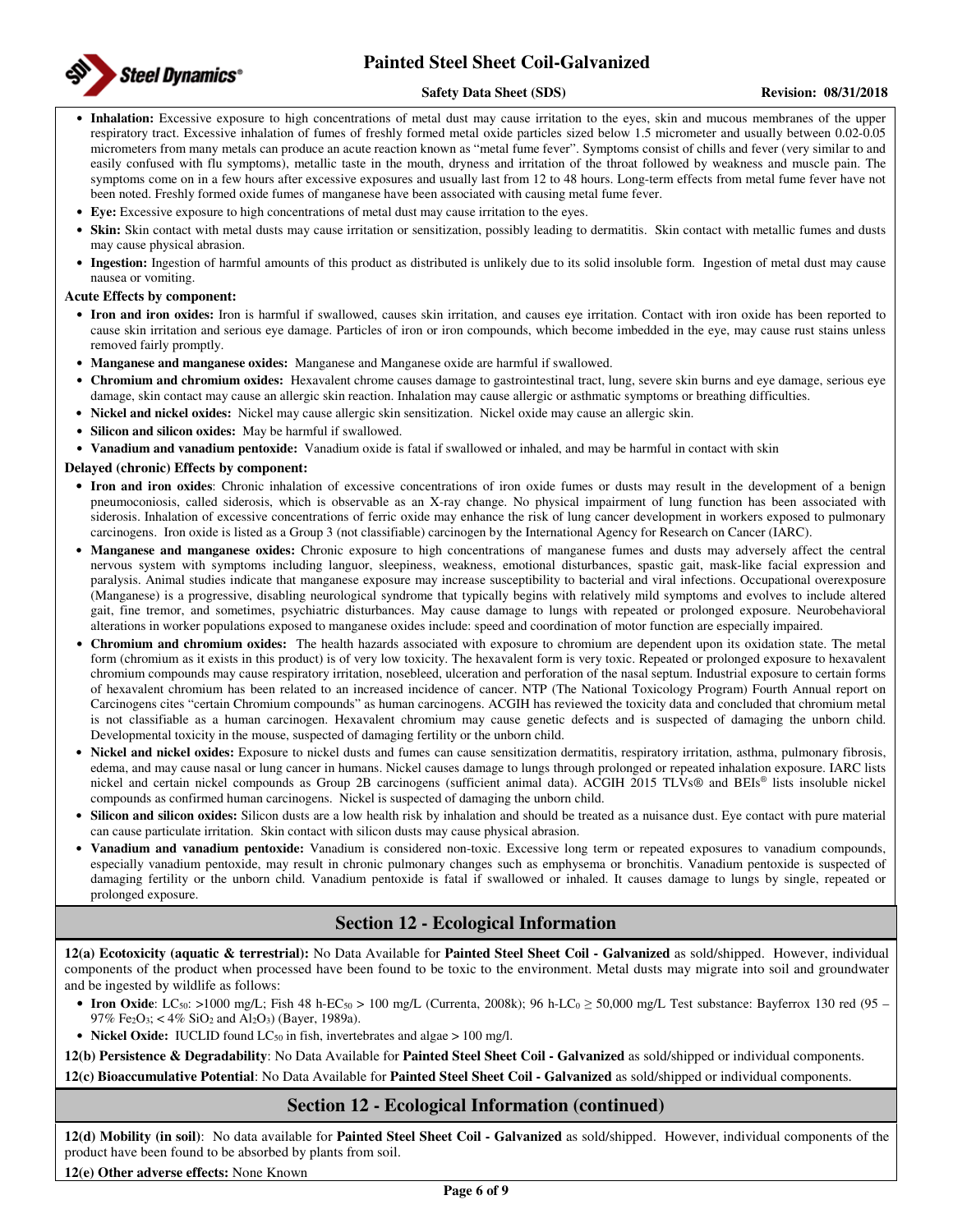

Safety Data Sheet (SDS) Revision: 08/31/2018

## **Additional Information:**

**Hazard Symbol:** No Symbol

**Hazard Category:** Not Reported **Signal Word:** No Signal Word

**Hazard Statement:** No Statement

## **Section 13 - Disposal Considerations**

**Disposal:** Steel scrap should be recycled whenever possible. Product dusts and fumes from processing operations should also be recycled, or classified by a competent environmental professional and disposed of in accordance with applicable federal, state or local regulations.

**Container Cleaning and Disposal:** Follow applicable federal, state and local regulations. Observe safe handling precautions. European Waste Catalogue (EWC): 16-01-17 (ferrous metals), 12-01-99 (wastes not otherwise specified), 16-03-04 (off specification batches and unused products), or 15-01-04 (metallic packaging).

**Please note this information is for Painted Steel Sheet Coil - Galvanized in its original form. Any alterations can void this information**.

## **Section 14 - Transport Information**

### **14 (a-g) Transportation Information:**

**US Department of Transportation (DOT)** under 49 CFR 172.101 **does not** regulate **Painted Steel Sheet Coil - Galvanized** as a hazardous material. All federal, state, and local laws and regulations that apply to the transport of this type of material must be adhered to.

| <b>Shipping Name:</b> Not Applicable (NA) | <b>Packaging Authorizations</b> | <b>Quantity Limitations</b>            |
|-------------------------------------------|---------------------------------|----------------------------------------|
| <b>Shipping Symbols: NA</b>               | a) Exceptions: NA               | a) Passenger, Aircraft, or Railcar: NA |
| <b>Hazard Class: NA</b>                   | b) Group: NA                    | b) Cargo Aircraft Only: NA             |
| UN No.: NA                                | c) Authorization: NA            | <b>Vessel Stowage Requirements</b>     |
| <b>Packing Group: NA</b>                  |                                 | a) Vessel Stowage: NA                  |
| <b>DOT/IMO Label: NA</b>                  |                                 | b) Other: NA                           |
| <b>Special Provisions (172.102): NA</b>   |                                 | <b>DOT Reportable Quantities: NA</b>   |

**International Maritime Dangerous Goods (IMDG) and the Regulations Concerning the International Carriage of Dangerous Goods by Rail (RID)** classification, packaging and shipping requirements follow the US DOT Hazardous Materials Regulation.

**Regulations Concerning the International Carriage of Dangerous Goods by Road (ADR) does not** regulate **Painted Steel Sheet Coil - Galvanized** as a hazardous material.

| <b>Shipping Name:</b> Not Applicable (NA) | Packaging                         | <b>Portable Tanks &amp; Bulk Containers</b> |
|-------------------------------------------|-----------------------------------|---------------------------------------------|
| <b>Classification Code: NA</b>            | a) Packing Instructions: NA       | a) Instructions: NA                         |
| <b>UN No.: NA</b>                         | b) Special Packing Provisions: NA | b) Special Provisions: NA                   |
| <b>Packing Group: NA</b>                  | c) Mixed Packing Provisions: NA   |                                             |
| <b>ADR Label: NA</b>                      |                                   |                                             |
| <b>Special Provisions: NA</b>             |                                   |                                             |
| <b>Limited Quantities: NA</b>             |                                   |                                             |

## **International Air Transport Association (IATA) does not** regulate **Painted Steel Sheet Coil - Galvanized** as a hazardous material.

| <b>Shipping Name:</b> Not Applicable (NA) |  | Passenger & Cargo Aircraft                         |                         | <b>Cargo Aircraft Only   Special Provisions:</b> |                     |
|-------------------------------------------|--|----------------------------------------------------|-------------------------|--------------------------------------------------|---------------------|
| <b>Class/Division: NA</b>                 |  | Limited Quantity (EQ)                              |                         | <b>Pkg Inst: NA</b>                              | NA                  |
| <b>Hazard Label (s): NA</b>               |  | <b>Pkg Inst: NA</b>                                | <b>Pkg Inst: NA</b>     |                                                  |                     |
| <b>UN No.: NA</b>                         |  |                                                    |                         | Max Net Oty/Pkg:                                 | <b>ERG Code: NA</b> |
| <b>Packing Group: NA</b>                  |  | Max Net Oty/Pkg:                                   | <b>Max Net Oty/Pkg:</b> | NA                                               |                     |
| <b>Excepted Quantities (EQ): NA</b>       |  | NA                                                 | NA                      |                                                  |                     |
| Pkg Inst – Packing Instructions           |  | Max Net Oty/Pkg – Maximum Net Quantity per Package |                         | ERG – Emergency Response Drill Code              |                     |

**Transport Dangerous Goods (TDG) Classification: Painted Steel Sheet Coil - Galvanized** does not have a TDG classification.

## **Section 15 - Regulatory Information**

**Regulatory Information**: *The following listing of regulations relating to a Steel Dynamics product may not be complete and should not be solely relied upon for all regulatory compliance responsibilities.* This product and/or its constituents are subject to the following regulations: **OSHA Regulations:** Air Contaminant (29 CFR 1910.1000, Table Z-1, Z-2, Z-3): The product, **Painted Steel Sheet Coil - Galvanized** as a whole

is not listed. However, individual components of the product are listed: Refer to Section 8, Exposure Controls and Personal Protection.

**EPA Regulations:** The product, **Painted Steel Sheet Coil - Galvanized** is not listed as a whole. However, individual components of the product are listed:

| <b>Components</b> | Kegulations                                               |  |
|-------------------|-----------------------------------------------------------|--|
| Manganese         | `ARA                                                      |  |
| Chromium          | $\alpha$<br><b>SARA 313</b><br>CERCLA.<br>$\sim$ $\cdots$ |  |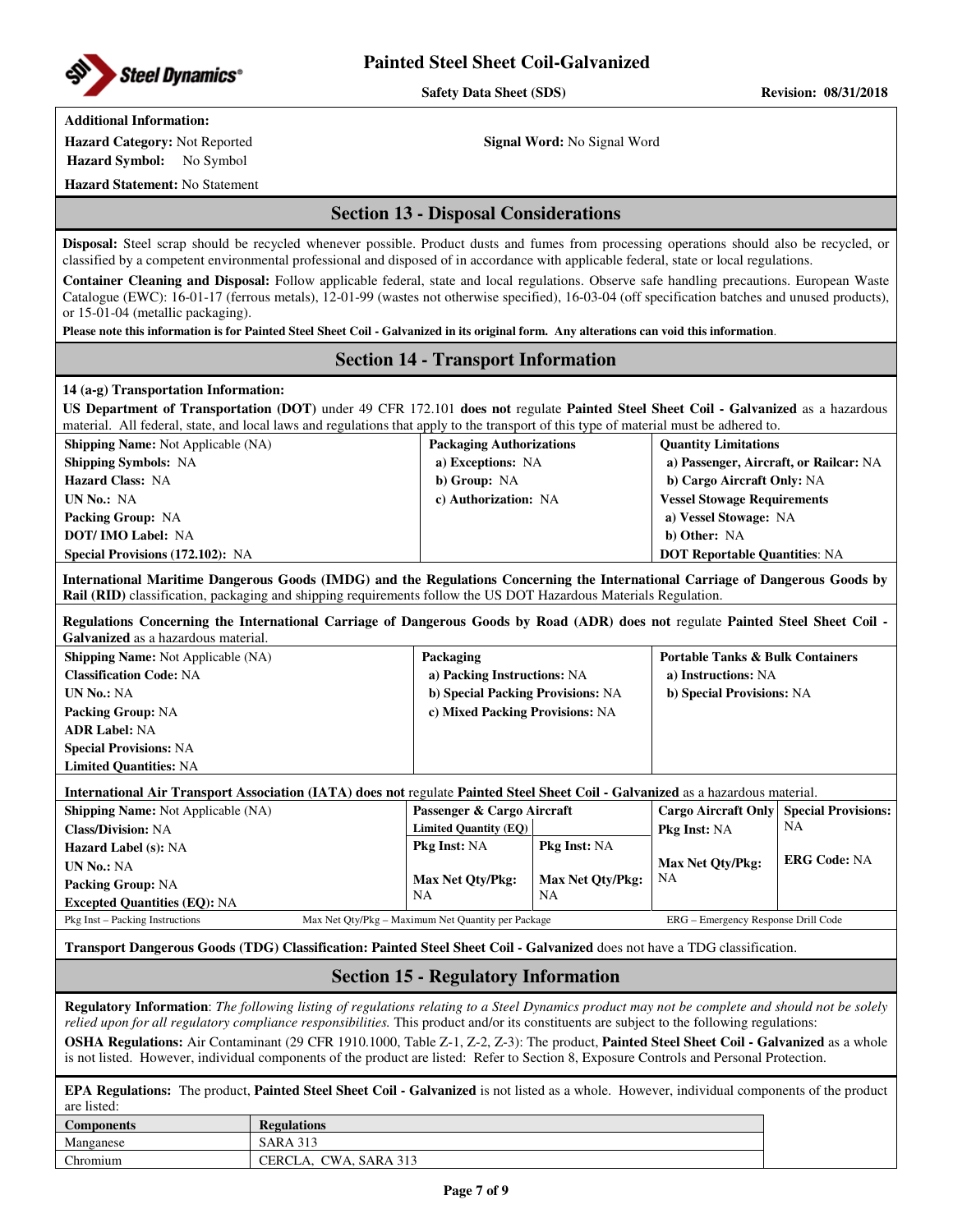

**Safety Data Sheet (SDS)** Revision: 08/31/2018

| Nickel<br>CERCLA, CWA, SARA 313, TSCA                                                                 |  |
|-------------------------------------------------------------------------------------------------------|--|
| Vanadium<br><b>TSCA</b>                                                                               |  |
| <b>SARA Potential Hazard Categories:</b> Immediate Acute Health Hazard; Delayed Chronic Health Hazard |  |

**Section 313 Supplier Notification:** The product, **Painted Steel Sheet Coil – Galvanized** contains the following toxic chemicals subject to the reporting requirements of section 313 of the Emergency Planning and Community Right-to-Know Act and 40 CFR part 372:

| CAS#      | <b>Chemical Name</b> | <b>Percent by Weight</b> |
|-----------|----------------------|--------------------------|
| 7439-96-5 | Manganese            | $2.0 \text{ max}$        |
| 7440-02-0 | Nickel               | $0.4 \text{ max}$        |
| 7440-47-3 | Chromium             | 1.0 <sub>max</sub>       |
| 7440-66-6 | Zinc                 | $< 0.1$ max              |

#### **Regulations Key:**

CAA Clean Air Act (42 USC Sec. 7412; 40 CFR Part 61 [As of: 8/18/06])

CERCLA Comprehensive Environmental Response, Compensation and Liability Act (42 USC Secs. 9601(14), 9603(a); 40 CFR Sec. 302.4, Table 302.4, Table 302.4 and App. A)

CWA Clean Water Act (33 USC Secs. 1311; 1314(b), (c), (e), (g); 136(b), (c); 137(b), (c) [as of 8/2/06])

RCRA Resource Conservation Recovery Act (42 USC Sec. 6921; 40 CFR Part 261 App VIII)

SARA Superfund Amendments and Reauthorization Act of 1986 Title III Section 302 Extremely Hazardous Substances (42 USC Secs. 11023, 13106; 40 CFR sec. 372.65) and Section 313 Toxic Chemicals (42 USC secs. 11023, 13106; 40 CFR Sec. 372.65 [as of 6/30/05])

TSCA Toxic Substance Control Act (15 U.S.C. s/s 2601 et seq. [1976])

SDWA Safe Drinking Water Act (42 U.S.C. s/s 300f et seq. [1974])

**State Regulations:** The product, **Painted Steel Sheet Coil-Galvanized** as a whole is not listed in any state regulations. However, individual components of the product are listed in various state regulations:

Pennsylvania Right to Know: Contains regulated material in the following categories:

- Hazardous Substances: Manganese, Chromium, Silicon, Nickel, Vanadium
- Environmental Hazards: Manganese, Chromium, Nickel, Vanadium
- Special Hazardous Substance: Chromium, Nickel

California Prop 65 **WARNING:** This product can expose you to nickel and hexavalent chromium, which are known to the State of California to cause cancer, and hexavalent chromium, which is known to the State of California to cause birth defects or other reproductive harm. For more information go to www.P65Warnings.ca.gov. (Some available paint systems/ pretreatments for these products do not contain all of the chemicals identified above – please contact the facility, appropriate product manager and/or paint vendor for information about alternative paint systems/pretreatments to avoid or reduce any exposure to the identified chemicals.)

New Jersey: Contains regulated material in the following categories:

- Hazardous Substance: Manganese, Chromium, Silicon, Nickel, Vanadium
- Environmental Hazards: Manganese, Chromium, Nickel, Vanadium
- Special Hazardous Substance: Manganese, Chromium, Silicon

Minnesota: Manganese, Chromium, Nickel

Massachusetts: Manganese (compounds), Chromium, Silicon, Nickel (compounds), Vanadium

### **Other Regulations:**

**WHMIS Classification (Canadian):** The product, **Painted Steel Sheet Coil - Galvanized** is not listed as a whole. However individual components are listed.

| <b>Ingredients</b> | <b>WHMIS Classification</b>                                                                                                    |
|--------------------|--------------------------------------------------------------------------------------------------------------------------------|
| Manganese          | Reproductive toxicity - Category 2; Specific target organ toxicity - repeated exposure - Category 1; Combustible dusts         |
| Chromium           | Combustible dusts-                                                                                                             |
| Silicon            | Flammable solids - Category 2: Combustible dusts                                                                               |
| Nickel             | Skin sensitization – Category 1; Carcinogenicity – Category 2; Specific target organ toxicity – repeated exposure - Category 1 |

This product has been classified in accordance with the hazard criteria of the Controlled Products Regulations and the SDS contains all the information required by the Controlled Products **Regulations** 

## **Section 16 - Other Information**

#### **Prepared By:** Steel Dynamics Inc (SDI)

| <b>Original Issue Date:</b> |  |  |
|-----------------------------|--|--|
|-----------------------------|--|--|

**Original Issue Date: Expiration Date:** 04/07/2020

8/26/2002 (original)

1/13/2015 (revision GHS)

04/07/2017 (update to comply w/ OSHA 2012 GHS & Canada WHMIS 2015 GHS)

8/31/2018 (updated to comply with California Prop 65)

### **Additional Information:**

**Hazardous Material Identification System (HMIS) Classification National Fire Protection Association (NFPA)**